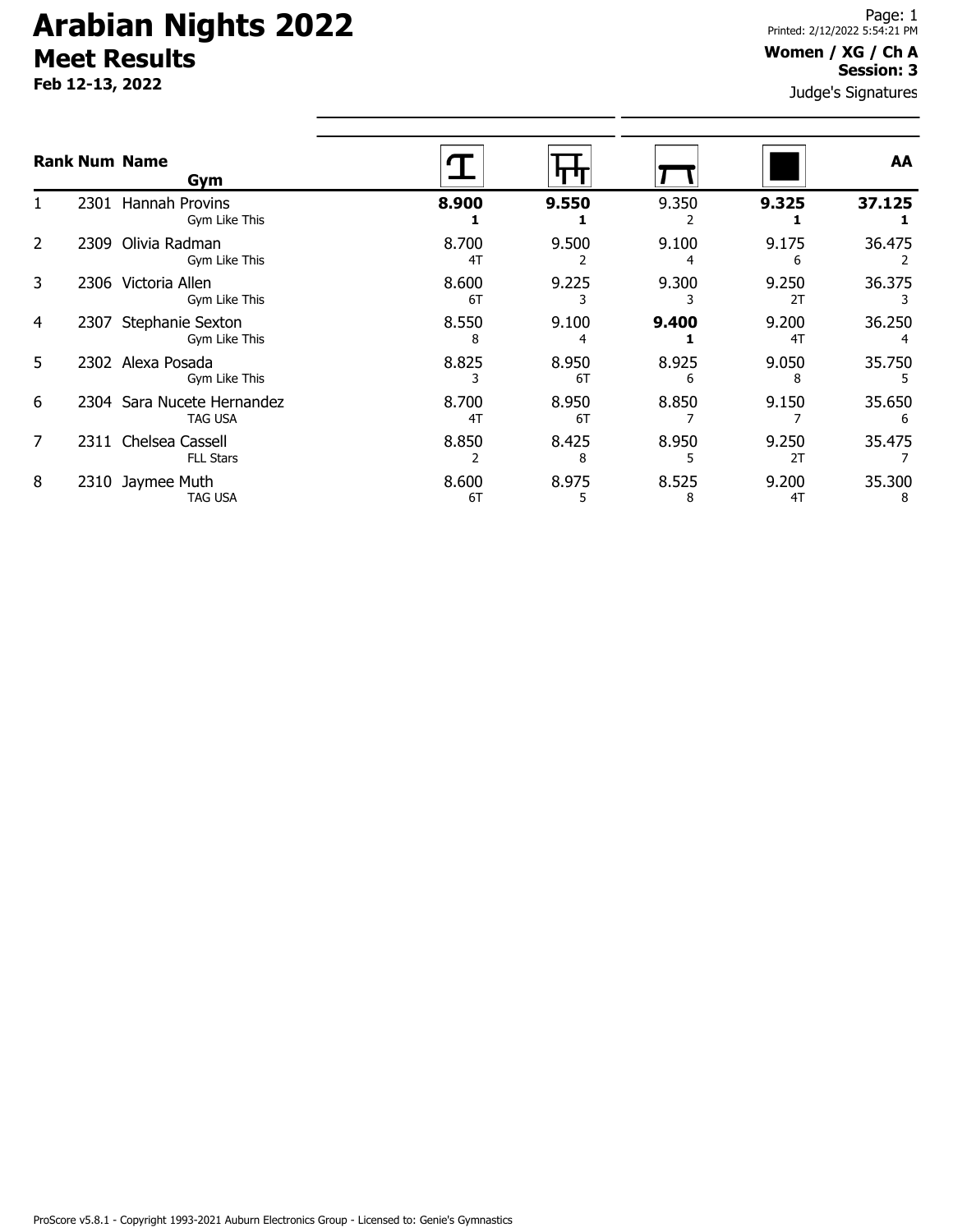# **Arabian Nights 2022 Meet Results**

**Feb 12-13, 2022**

### **Women / XG / Ch B Session: 3**

Judge's Signatures

|                | <b>Rank Num Name</b><br>Gym                   |             |             |                         |             | AA           |
|----------------|-----------------------------------------------|-------------|-------------|-------------------------|-------------|--------------|
|                | 2345 Callie Carmody<br>Gym Like This          | 9.300       | 9.625<br>2  | 9.550                   | 9.475<br>2  | 37.950       |
| $\overline{2}$ | 2321 Madilyn Fischer<br>Gym Like This         | 8.900       | 9.550<br>3T | 9.250                   | 9.350<br>5  | 37.050       |
| 3              | 2313 Rylee Woods<br>Genie's                   | 8.925<br>3  | 9.675<br>1  | 9.100<br>5              | 9.225<br>7T | 36.925       |
| 4              | 2320 Teresa Gorman<br>Gym Like This           | 8.825<br>5T | 9.550<br>3T | 9.050<br>6              | 9.375<br>4  | 36.800       |
| 5              | 2318 Sapir Tzokdiyan<br>Genie's               | 9.125<br>2  | 9.275<br>6T | 8.750<br>9              | 9.400<br>3  | 36.550<br>5  |
| 6              | 2312 Cecilia Brems<br>Gym Like This           | 8.450<br>11 | 9.100<br>8  | 9.225<br>4              | 9.300<br>6  | 36.075<br>6  |
| 7              | 2316 Stella Sauter<br>Gym Like This           | 8.800<br>7T | 8.600<br>10 | 9.375<br>$\overline{2}$ | 9.225<br>7T | 36.000       |
| 8              | 2314 Allison Romero<br><b>Gymnastics Plus</b> | 8.800<br>7T | 9.550<br>3T | 7.900<br>11             | 9.550<br>1  | 35.800<br>8  |
| 9              | 2317 Skylar Palmieri<br>Genie's               | 8.825<br>5T | 9.275<br>6T | 8.400<br>10             | 9.225<br>7T | 35.725<br>9  |
| 10             | 2319 Stella Mayfield<br>Gymnastics Plus       | 8.600<br>9T | 8.725<br>9  | 8.850<br>7T             | 9.025<br>10 | 35.200<br>10 |
| 11             | 2315 Isabella Hernandez<br><b>TAG USA</b>     | 8.600<br>9T | 8.400<br>11 | 8.850<br>7T             | 8.225<br>11 | 34.075<br>11 |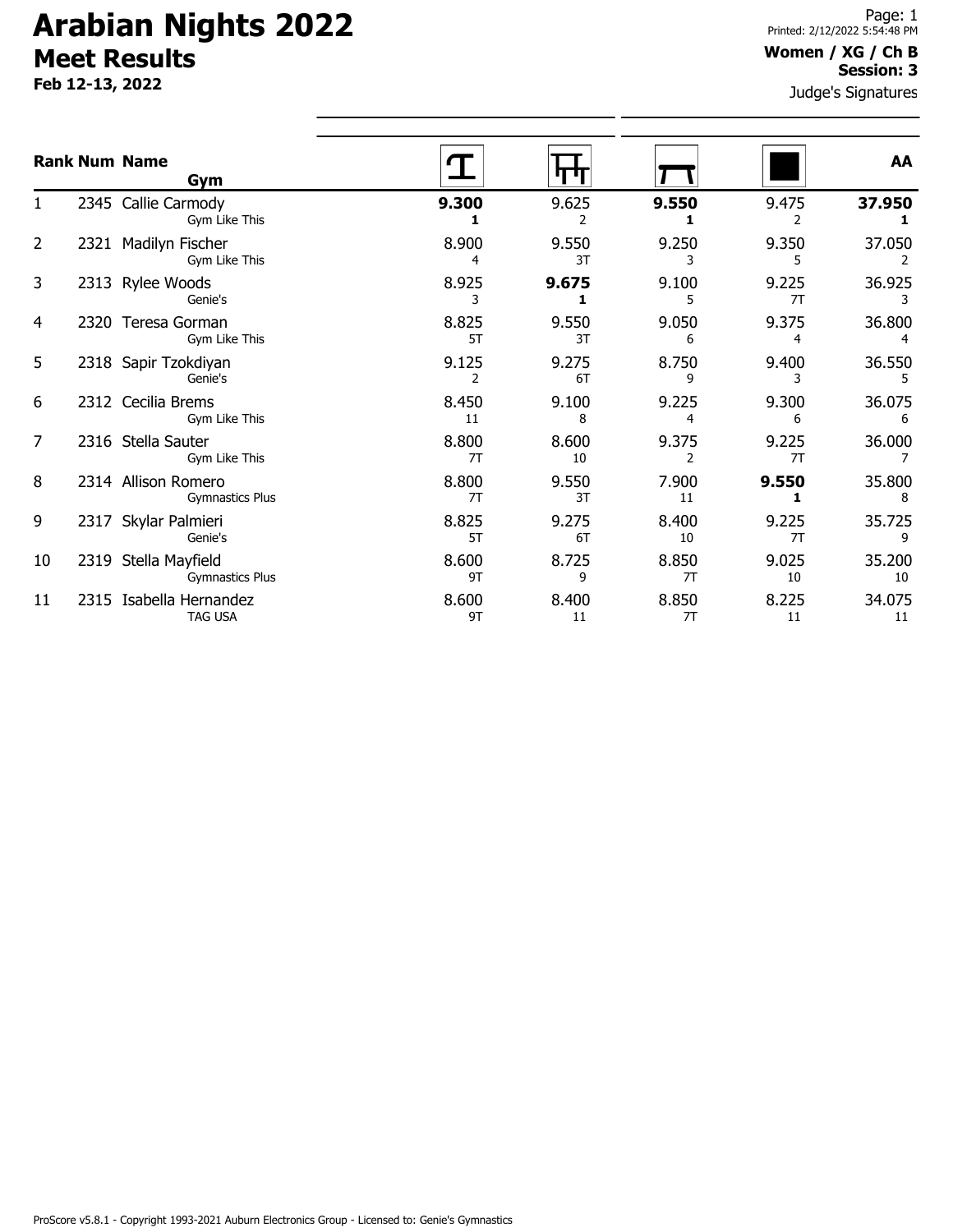# **Arabian Nights 2022 Meet Results**

**Feb 12-13, 2022**

#### **Women / XG / Jr A Session: 3**

Judge's Signatures

|    | <b>Rank Num Name</b><br>Gym                      |             |             |             |             | AA           |
|----|--------------------------------------------------|-------------|-------------|-------------|-------------|--------------|
|    | 2332 Namrasha Shrestha<br>Gym Like This          | 9.175       | 9.600       | 9.550       | 9.250       | 37.575       |
| 2  | 2331 Bella Cavalcante<br>Genie's                 | 9.000<br>2T | 9.250       | 9.300       | 9.475       | 37.025       |
| 3  | 2328 Makala Orpali<br><b>Rising Stars</b>        | 8.950<br>4  | 8.775<br>٩  | 9.025       | 9.500       | 36.250       |
| 4  | 2323 Amanda Rodriguez<br><b>TAG USA</b>          | 8.675<br>٩  | 8.975       | 9.425       | 9.125<br>6T | 36.200       |
| 5  | 2322 Chiara Armiraglio<br><b>Gymnastics Plus</b> | 8.650<br>10 | 9.050       | 9.000       | 9.000<br>8  | 35.700       |
| 6  | 2326 Hailey Kuechler<br><b>TAG USA</b>           | 8.750<br>6T | 8.875<br>8  | 8.550<br>8  | 9.400       | 35.575<br>6  |
| 7  | 2324 Jaylyn Griffith<br><b>TAG USA</b>           | 8.300<br>11 | 9.450       | 8.850<br>6  | 8.900       | 35.500       |
| 8  | 2327 Amber Natkevicius<br><b>TAG USA</b>         | 8.800       | 9.475       | 7.700<br>11 | 9.125<br>6T | 35.100<br>8  |
| 9  | 2329 Savannah Gomez<br><b>TAG USA</b>            | 8.725<br>8  | 9.025<br>6  | 8.625       | 8.400<br>11 | 34.775       |
| 10 | 2333 Juliannys Cortes<br>Genie's                 | 8.750<br>6T | 8.525<br>11 | 8.200<br>9  | 9.150       | 34.625<br>10 |
| 11 | 2330 Addison Vago<br><b>FLL Stars</b>            | 9.000<br>2T | 8.675<br>10 | 8.150<br>10 | 8.550<br>10 | 34.375<br>11 |